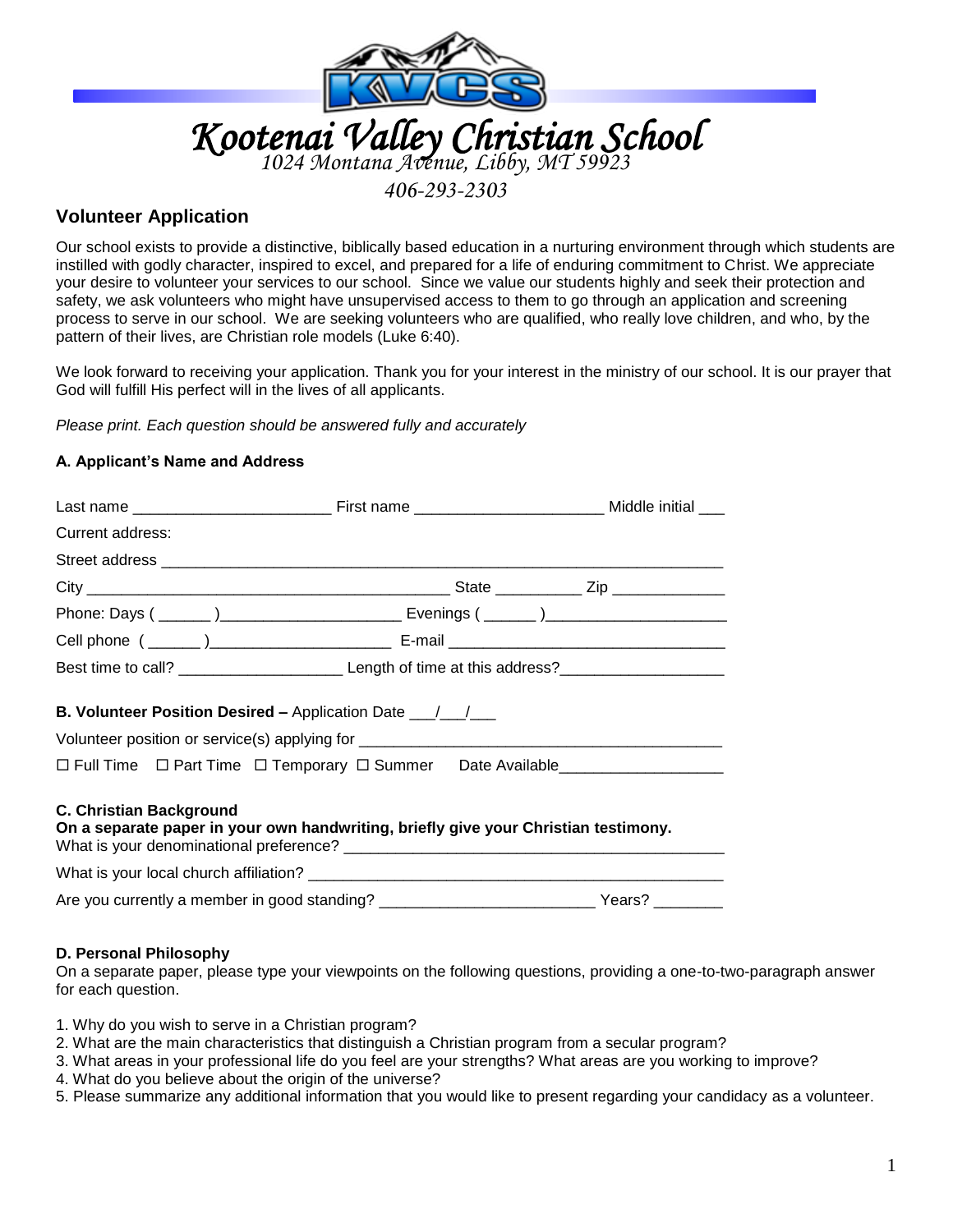**If you become a volunteer at our school, you are joining a ministry that has high expectations of all its volunteers and employees. All of our individuals who work with children are in ministry and must demonstrate the life of Christ in their everyday living to our students, their parents, and fellow individuals of the school community. Since it is the school's mission to train and equip children to be followers of Jesus Christ, we require all of our employees and volunteers to be Christian role models in their lives, both on and off the job (Luke 6:40). Please carefully read the attached Statement of Faith, Declaration of Moral Integrity Form, and Lifestyle Statement. If you can honestly sign the forms, please do so.**

#### **E. Personal References**

List the names of three people who are not related to you and who have a definite knowledge of your qualifications and character. Please include your current pastor.

| Name and complete address | <b>Phone</b> | Position or relationship to you |
|---------------------------|--------------|---------------------------------|
|                           |              |                                 |
|                           |              |                                 |
|                           |              |                                 |
|                           |              |                                 |
|                           |              |                                 |
|                           |              |                                 |

#### **F. Additional Information**

If you desire, you may list any additional qualifications, skills, experiences, or interests:

Do you have any personal responsibilities or other commitments that may prevent you from meeting this position's requirements for on-time arrival, attendance, or work schedules?

\_\_\_\_\_\_\_\_\_\_\_\_\_\_\_\_\_\_\_\_\_\_\_\_\_\_\_\_\_\_\_\_\_\_\_\_\_\_\_\_\_\_\_\_\_\_\_\_\_\_\_\_\_\_\_\_\_\_\_\_\_\_\_\_\_\_\_\_\_\_\_\_\_\_\_\_\_\_\_\_\_\_\_\_\_\_ \_\_\_\_\_\_\_\_\_\_\_\_\_\_\_\_\_\_\_\_\_\_\_\_\_\_\_\_\_\_\_\_\_\_\_\_\_\_\_\_\_\_\_\_\_\_\_\_\_\_\_\_\_\_\_\_\_\_\_\_\_\_\_\_\_\_\_\_\_\_\_\_\_\_\_\_\_\_\_\_\_\_\_\_\_\_

\_\_\_\_\_\_\_\_\_\_\_\_\_\_\_\_\_\_\_\_\_\_\_\_\_\_\_\_\_\_\_\_\_\_\_\_\_\_\_\_\_\_\_\_\_\_\_\_\_\_\_\_\_\_\_\_\_\_\_\_\_\_\_\_\_\_\_\_\_\_\_\_\_\_\_\_\_\_\_\_\_\_\_\_\_

Can you perform the duties of this position without violating any obligations or proprietary information of a current or previous employer?  $\Box$  Yes  $\Box$  No

Have you ever been convicted of a criminal offense (felony or misdemeanor, except for minor traffic violations)? You will need to answer yes if you have entered a plea agreement, including a postponed sentence or postponed judgment arrangement, in connection with a criminal charge. (You need not disclose criminal convictions that are contained in sealed or deleted records.)  $\Box$  Yes  $\Box$  No

If you have been convicted of such an offense, please attach a separate sheet indicating the nature of the suit, offense, date, court, and disposition or other appropriate explanation. A conviction record will not automatically be a bar to volunteerism. Factors such as your age at the time of the crime, seriousness and nature of the violation, time elapsed since the crime, job-relatedness, and subsequent rehabilitation will be considered.

Has any employer ever subjected you to disciplinary action, suspension, or termination or asked you to leave a paid or unpaid position on the grounds of any unlawful sexual behavior or violation of an employer's sexual misconduct policy or anti-harassment policy?

 $\Box$  Yes  $\Box$  No If yes, please attach a statement or explanation.

Have you ever been suspended, been discharged, or resigned in lieu of discharge from any position?  $\Box$  Yes  $\Box$  No If yes, please attach a statement or explanation.

Have you ever been charged in civil or criminal proceedings with improprieties regarding children?  $\Box$  Yes  $\Box$  No If yes, please attach a statement or explanation.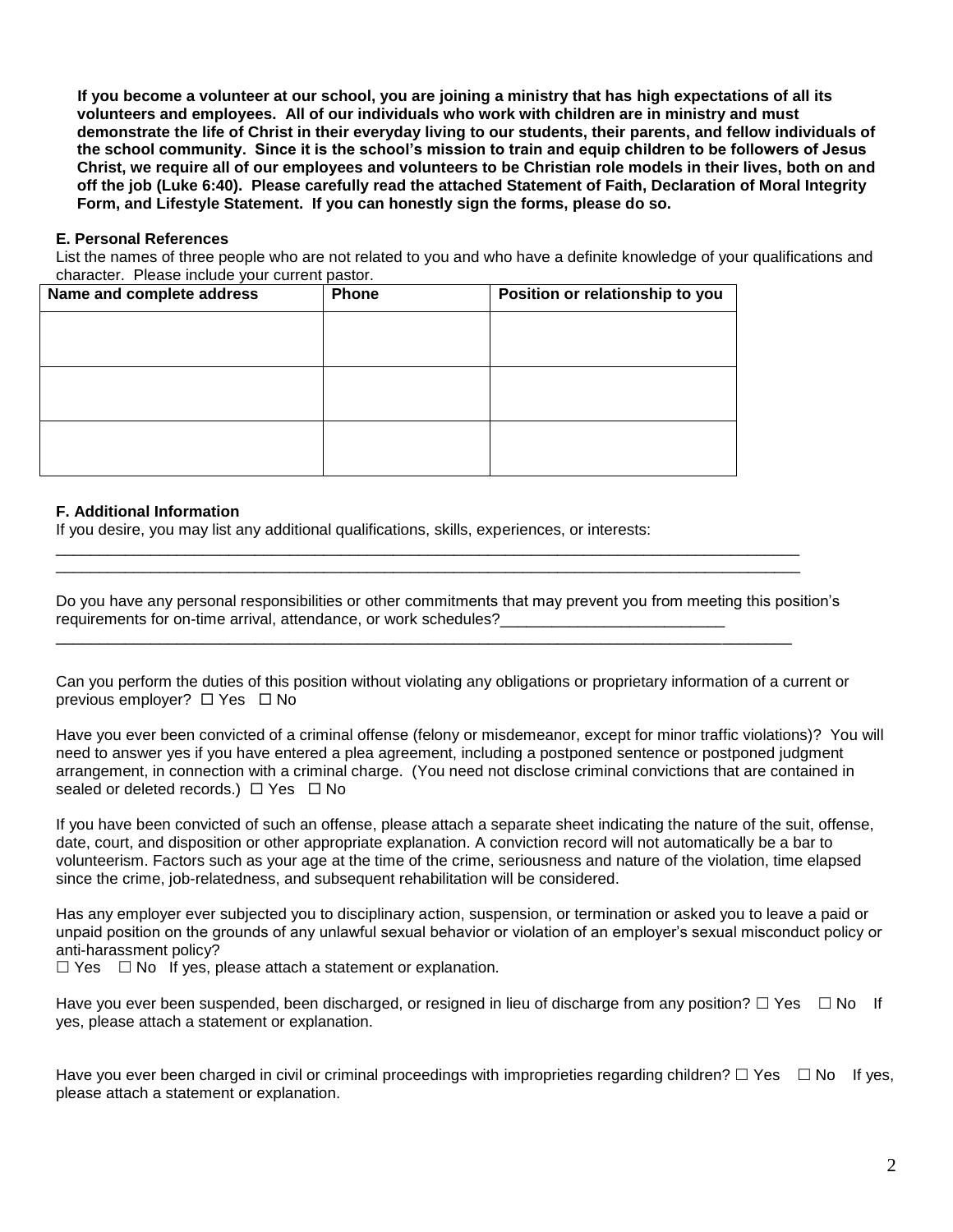## **G. Applicant's Certification and Agreement**

I hereby certify that I have not knowingly withheld any information that might adversely affect my chances for volunteer work with the school, and that the facts set forth in this volunteer application process are true and complete to the best of my knowledge. I understand that falsification of any statement or a significant omission of fact on the application, supporting documents, or interviews may prevent me from being considered for a volunteer position or, if currently serving in a volunteer position, may subject me to immediate dismissal regardless of when or how it was discovered.

I authorize Kootenai Valley Christian School to thoroughly interview the primary references that I have listed, any secondary references mentioned through interviews with primary references, or other individuals who know me and have knowledge regarding my testimony and work record. I also authorize the school to thoroughly investigate my suitability for the volunteer position.

I authorize my former employers and any other references to disclose to the school any and all employment records, performance reviews, letters, reports, and other information related to my life and employment, without giving me prior notice of such disclosure. In addition, I hereby release the school, my former employers, all other references, and all other parties from any and all claims, demands, or liabilities arising out of or in any way related to such investigation or disclosure. I waive the right to ever personally view any references given to the school.

Since I will be working with children or may have unsupervised access to children, I understand that I must submit to a fingerprint check by the FBI and possibly other federal and state authorities. I agree to fully cooperate in providing and recording as many sets of my fingerprints as are necessary for such an investigation. I authorize the school to conduct a criminal records check. I understand and agree that any offer of volunteer work that I may receive from the school is conditional until the school has received the background information, including criminal background information. The school may refuse the volunteer position or terminate conditional volunteer position if the school deems any background information unfavorable or that it could reflect adversely on the school or on me as a Christian role model.

I agree that my volunteer assignment and duties are to be made at the discretion of the school leadership. I agree to maintain a learning environment that is conducive to learning. This includes maintaining a professional appearance. I agree to observe appropriate confidentiality in matters regarding students, parents, and personnel. I agree to inform the administration, without delay, of any potential verbal, physical, or other abuse to children, and any potential fraud, false entry, substantial error, embezzlement, or employee misconduct that I discover or know to have taken place in any records, property, or funds of the organization, and to report to the administration any transaction or matter that seems damaging to the organization

I understand that this application for a volunteer position and that no employment or employment contract is being offered at this time.  $\Box$  Yes  $\Box$  No

\_\_\_\_\_\_\_\_\_\_\_\_\_\_\_\_\_\_**\_**\_\_\_\_\_\_\_\_\_\_\_\_\_\_\_\_\_\_**\_**\_\_\_\_\_\_\_\_\_\_\_\_\_\_\_\_\_\_**\_\_\_**\_\_\_\_\_\_\_\_\_\_\_\_\_\_\_\_\_\_\_\_\_\_\_\_\_\_\_\_\_\_\_

I certify that I have carefully read and do understand the above statements.

Applicant signature Date Controller and the Date Date Date Date Date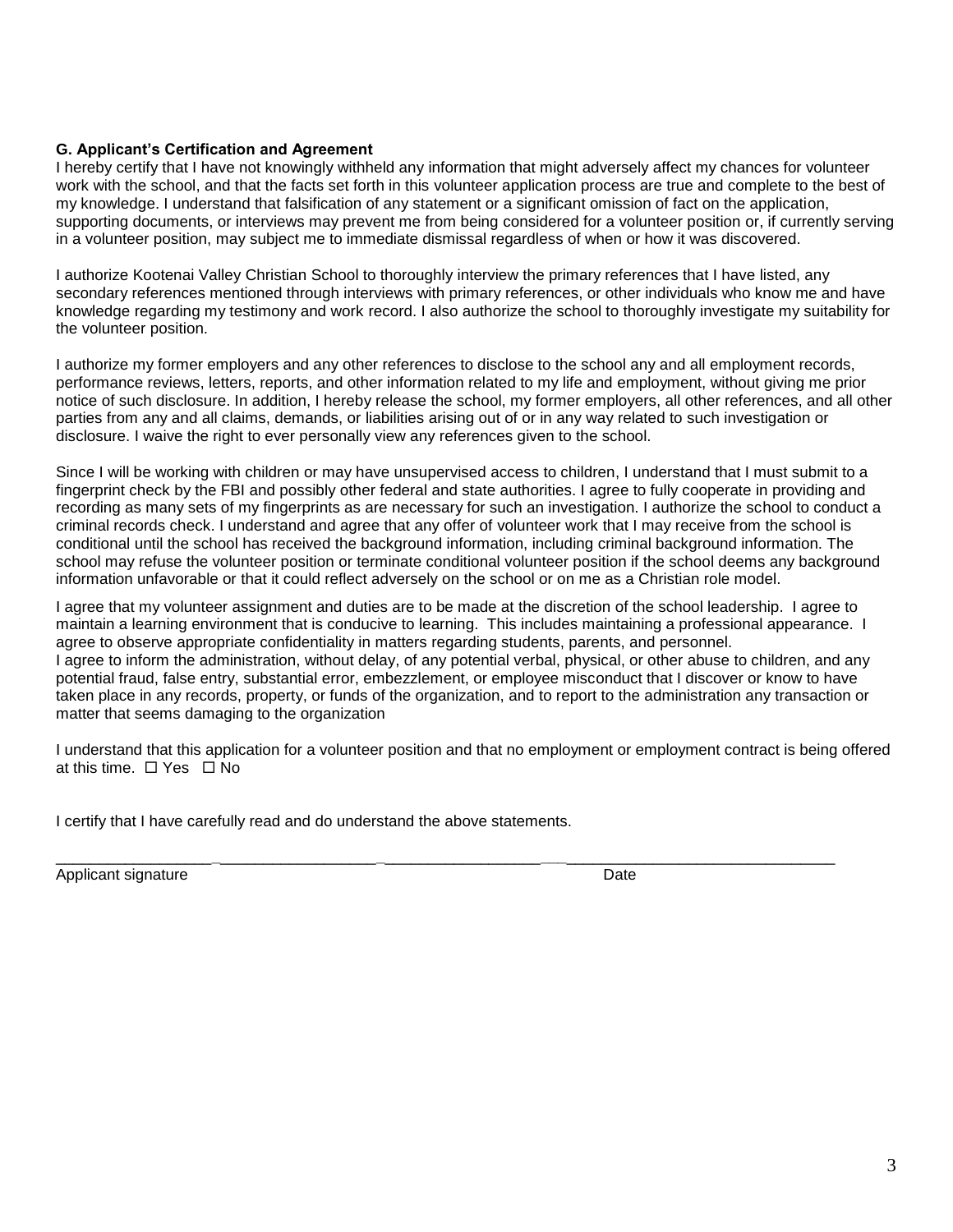

*406-293-2303*

## **Statement of Faith**

We believe the Bible to be the inspired, the only infallible, authoritative Word of God.

We believe that there is one God, eternally existent in three persons: Father, Son and Holy Spirit.

We believe in the deity of our Lord Jesus Christ, in His virgin birth, in His sinless life, in His miracles, in His vicarious and atoning death through His shed blood, in His bodily resurrection, in His ascension to the right hand of the Father, and in His personal return in power and glory.

We believe that for the salvation of lost and sinful man, regeneration by the Holy Spirit is absolutely essential. That salvation is solely by Grace, through faith, totally apart from works.

We believe in the present ministry of the Holy Spirit by whose indwelling the Christian is enabled to live a godly life.

We believe in the resurrection of both the saved and the lost; they that are saved unto the resurrection of life and they that are lost unto the resurrection of damnation.

We believe in the spiritual unity of believers in our Lord Jesus Christ.

## **Statement of Doctrine**

The school views itself as an indispensable part of the three major forces on the life of each child: the home, the school and the church. The school intends to be an extension of the home and, therefore, a responsive listener to the home. It intends to be cooperative with the churches represented among the student body and supportive of activities within the tenants of the Statement of Faith. The Statement of Faith is fundamental to basic Christian tenants and contains those doctrines to which we unreservedly adhere and teach. It is our desire to maintain this position. Due to our interdenominational position and our awareness that the Church, the bride of Christ, is composed of saints from all denominations, we desire to have a doctrinal position that will not offend that Body, but will rather edify regardless of denominational preference. Therefore, the Board has seen that the following four doctrinal areas could lead to division among us and they will be left primarily to the teaching of the home and church, though Kootenai Valley Christian School reserves the right to teach about these topics without taking a position:

- Time and method of water baptism and communion
- Eternal security of the believer
- End times teaching
- Spiritual gifts

#### **Philosophy**

We believe that children should receive a complete course of instruction in all the common branches of learning as prescribed by the State of Montana, but that such instruction should be given from a Biblical point of view.

We believe that children can and should be taught to treat others with love and respect.

We believe in maintaining high standards of character development, academic education, fine art, vocational and student activities.

The opposite of Christ-centered education is man-centered education or humanism - declaring man, instead of God, as the authority for truth. We lift up Christ and the Bible as the ultimate authority for truth.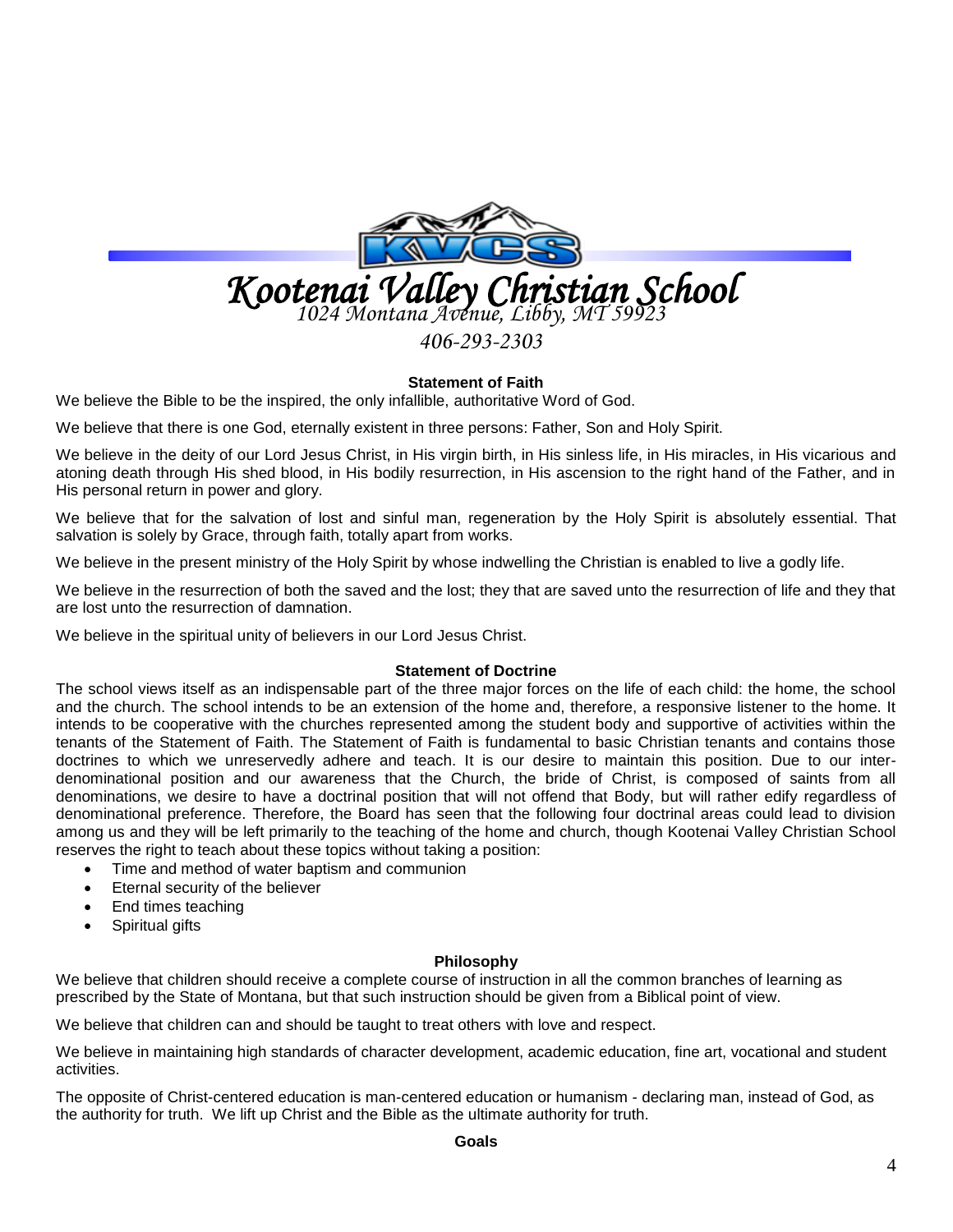To provide Biblical training that will tend to teach the basic and general Christian beliefs and principles while leaving specific teaching, outworking, and areas of disagreement to parents and churches.

To provide a strong academic program that satisfies state academic requirements and prepares young people to live successfully in this world. This will be based on a Biblical educational philosophy, not a human one. Students will be given a strong background in the basics of reading, language, mathematics, science and history.

To instill patriotism, love of country and conservative ideals which have made our country great.

To provide godly Christian teachers who will be role models for the students they teach.

To develop in the child Christ-likeness in the following areas as an outgrowth of the development of the Christian mind set: (consistent life view with Christ pre-eminent)

- Spiritually teach the basis of successful Christian living based on faith in Jesus Christ, knowledge of God's Word, development of godly character traits, and maturing in the Christian walk (II Thessalonians 3:3).
- Mentally develop a Biblical way of thinking that places Christ preeminent in all of life, stressing that all of life is spiritual (Philippians 2:5).
- Physically our body is the vehicle given to us by God in which we live our lives to bring glory to God. Therefore, we need to learn to care for and develop it so that we may serve God to the fullest (II Corinthians 6:16).
- Socially to learn to develop Biblical human relationships in which we serve people not use them (Matthew 20:25- 28).
- Emotionally develop a stable personality which is based on one's self worth in "God's sight" and that emphasizes self-control and the fruits of the Spirit (Galatians 5:21,22).

#### **Academically, the school endeavors**

To promote high academic standards within the potential of the individual as uniquely created by God and to help the student realize his full academic potential.

To help each student gain a thorough comprehension and command of the fundamental processes used in communicating and dealing with others; such as reading, writing, speaking, listening, and mathematics.

To teach and encourage the use of good study habits.

To teach the student how to do independent research and to reason logically.

To motivate the student to pursue independent study in areas of personal interest.

To develop creative and critical thinking and the proper use of Biblical criteria for evaluation.

To promote good citizenship through developing the understanding and appreciation of our Christian and American heritages of responsible freedom, human dignity, and acceptance of authority.

To discuss current affairs in all fields and relate them to God's plan for man.

To produce an understanding and appreciation for God's world, and an awareness of man's role in his environment and his God-given responsibilities to use and preserve them properly.

To develop a practical reason for learning the content of mathematics, English, history, science, physical education, etc., and to allow the student to see a purpose in his/her education and how it can be used.

\*\*I accept without verbal or mental reservations the school's statement of faith and I am committed to upholding it.

\_\_\_\_\_\_\_\_\_\_\_\_\_\_\_\_\_\_\_\_\_\_\_\_\_\_\_\_\_\_\_\_\_\_\_\_\_\_\_\_\_\_\_\_\_\_\_\_\_\_\_\_\_\_\_\_\_\_\_\_\_\_\_\_\_\_\_\_\_\_\_\_\_\_\_\_\_

Applicant signature Date Controller and the Date Date Date Date Date Date Date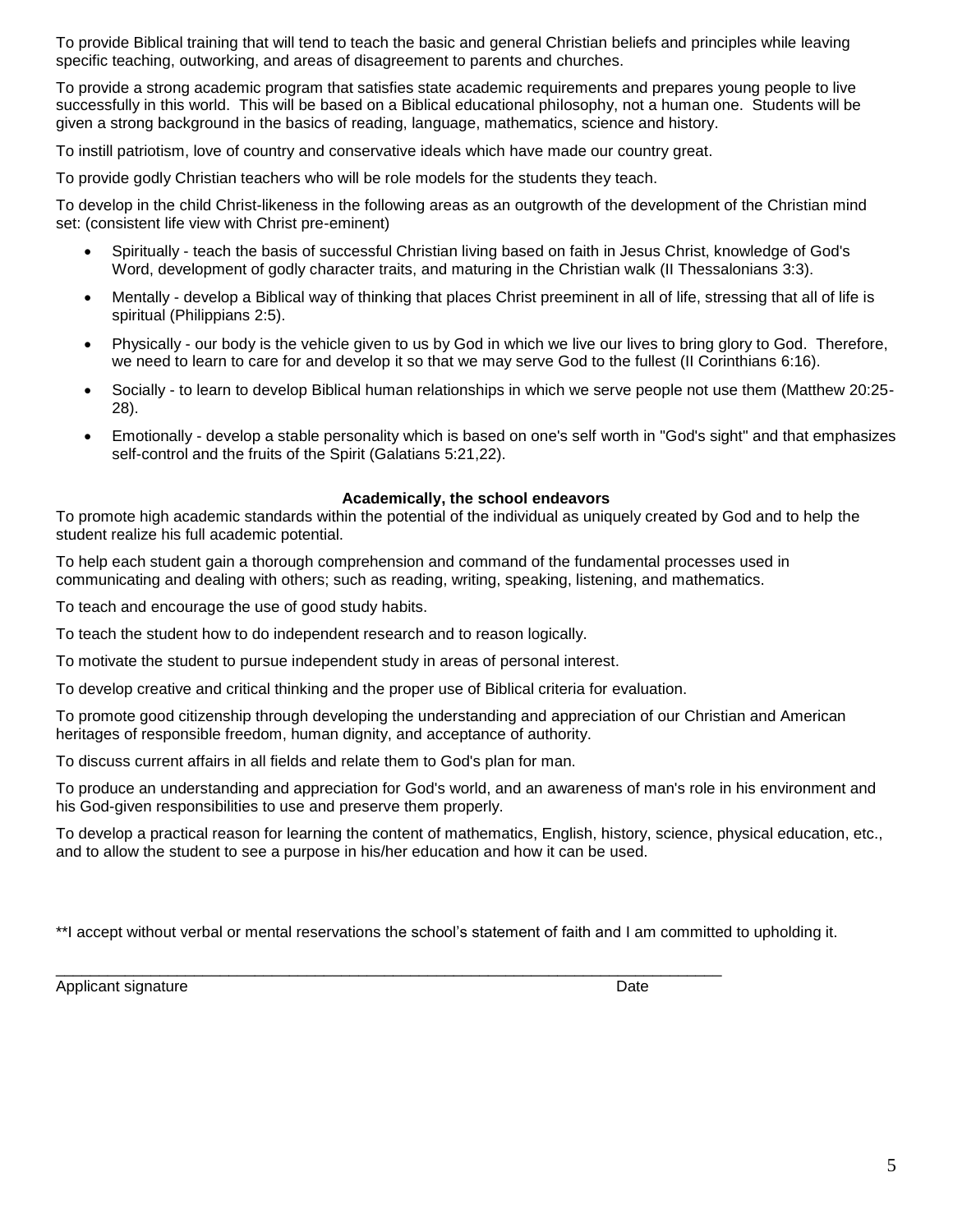

*406-293-2303*

## **Declaration of Moral Integrity**

Kootenai Valley Christian School expects all of its employees and its volunteers with unsupervised access to children to model the same Christian values and lifestyle that it seeks to inculcate in its students. As an applicant for a ministry position, as an employee, or as a volunteer at this school, I,

(print name) \_\_\_\_\_\_\_\_\_\_\_\_\_\_\_\_\_\_\_\_\_\_\_\_\_\_\_\_\_\_\_\_\_\_\_\_\_\_\_\_\_\_\_\_\_\_\_\_\_\_\_\_\_\_\_\_\_\_\_\_\_\_\_\_\_\_\_\_\_\_\_\_\_\_\_\_\_, recognize, understand, and agree to live by the Christian moral standards of the school.

I declare that as a follower of Christ, I am not engaging in and commit to not engage in inappropriate sexual conduct. Inappropriate conduct includes, but is not limited to, such behaviors as the following: heterosexual activity outside of marriage (e.g., premarital sex, cohabitation, extramarital sex), homosexual activity, sexual harassment, use of (including the viewing of) pornographic material or websites, and sexual abuse or improprieties toward minors as defined by Scripture and federal or state law.

I declare that the above statement is factual and true. My signature below indicates that I meet the moral integrity standards and Christian role model lifestyle requirements of this Christian school.

\_\_\_\_\_\_\_\_\_\_\_\_\_\_\_\_\_\_\_\_\_\_\_\_\_\_\_\_\_\_\_\_\_\_\_\_\_\_\_\_\_\_\_\_\_\_\_\_\_\_\_\_\_\_\_\_\_\_\_\_\_\_\_\_\_\_\_\_\_\_\_\_\_\_\_\_\_

Applicant signature Date

"Honor marriage, and guard the sacredness of sexual intimacy between wife and husband. God draws a firm line against casual and illicit sex." (Hebrews 13:4, *The Message*)

"A pupil is not superior to his teacher, but everyone [when he is] completely trained (readjusted, restored, set to rights, and perfected) will be like his teacher." (Luke 6:40, AMP)